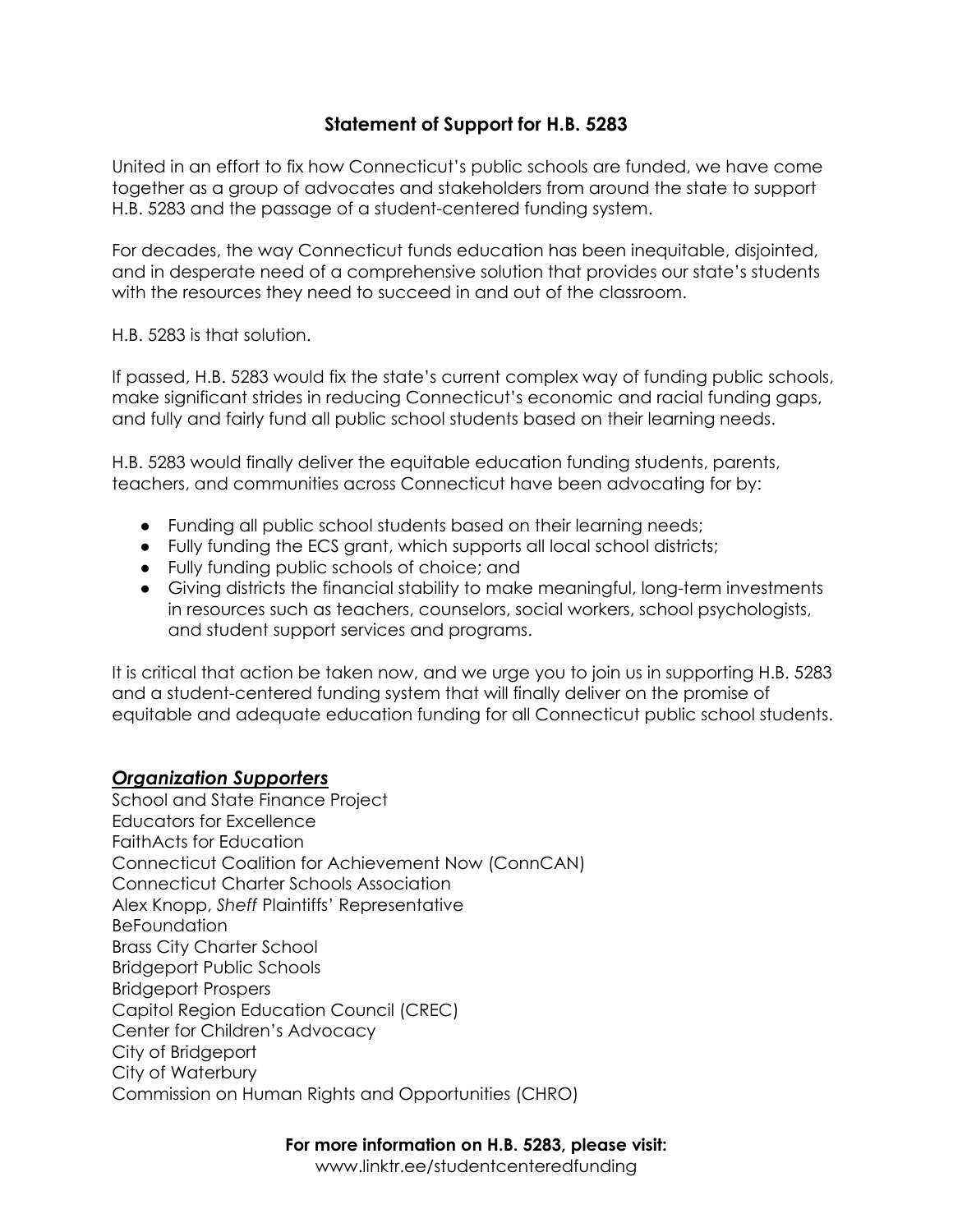Commission on Women, Children, Seniors, Equity & Opportunity Common Ground High School Connecticut Association of Public School Superintendents (CAPSS) Connecticut Association of Urban Superintendents (CAUS) Connecticut Business & Industry Association (CBIA) Connecticut Conference of Municipalities (CCM) Connecticut Council of Small Towns (COST) Connecticut Cradle-to-Career (C2C) StriveTogether Partnership Connecticut Farm Bureau Connecticut FFA Association Connecticut Legal Services Connecticut Nursery & Landscape Association Connecticut Office of the Child Advocate Connecticut School Counselor Association CT REALTORS (CTR) East Hartford Public Schools Education Reform Now CT Goodwin University Magnet Schools Greater Hartford Legal Aid Hispanic Alliance of Southeastern Connecticut Housatonic Valley Agriscience and Technology Program LEARN Make the Road Connecticut Mashantucket Pequot Tribal Nation National Association of Social Workers, Connecticut Chapter New Haven Legal Assistance Norwalk ACTS Park City Prep Charter School Property Tax Reform Collaborative of 1,000 Friends of Connecticut ReadyCT Regional School District 1 Regional Youth Adult Social Action Partnership (RYASAP) Rockville High School Agricultural Science and Technology Program Sheff Movement coalition Social Welfare Action Alliance, Connecticut Chapter Special Education Equity for Kids in Connecticut (SEEK) Stamford Cradle to Career Staywell Health Center Step Up New London The Bridge Academy Thompson Public Schools Waterbury Bridge to Success Waterbury Public Schools Yale College Democrats